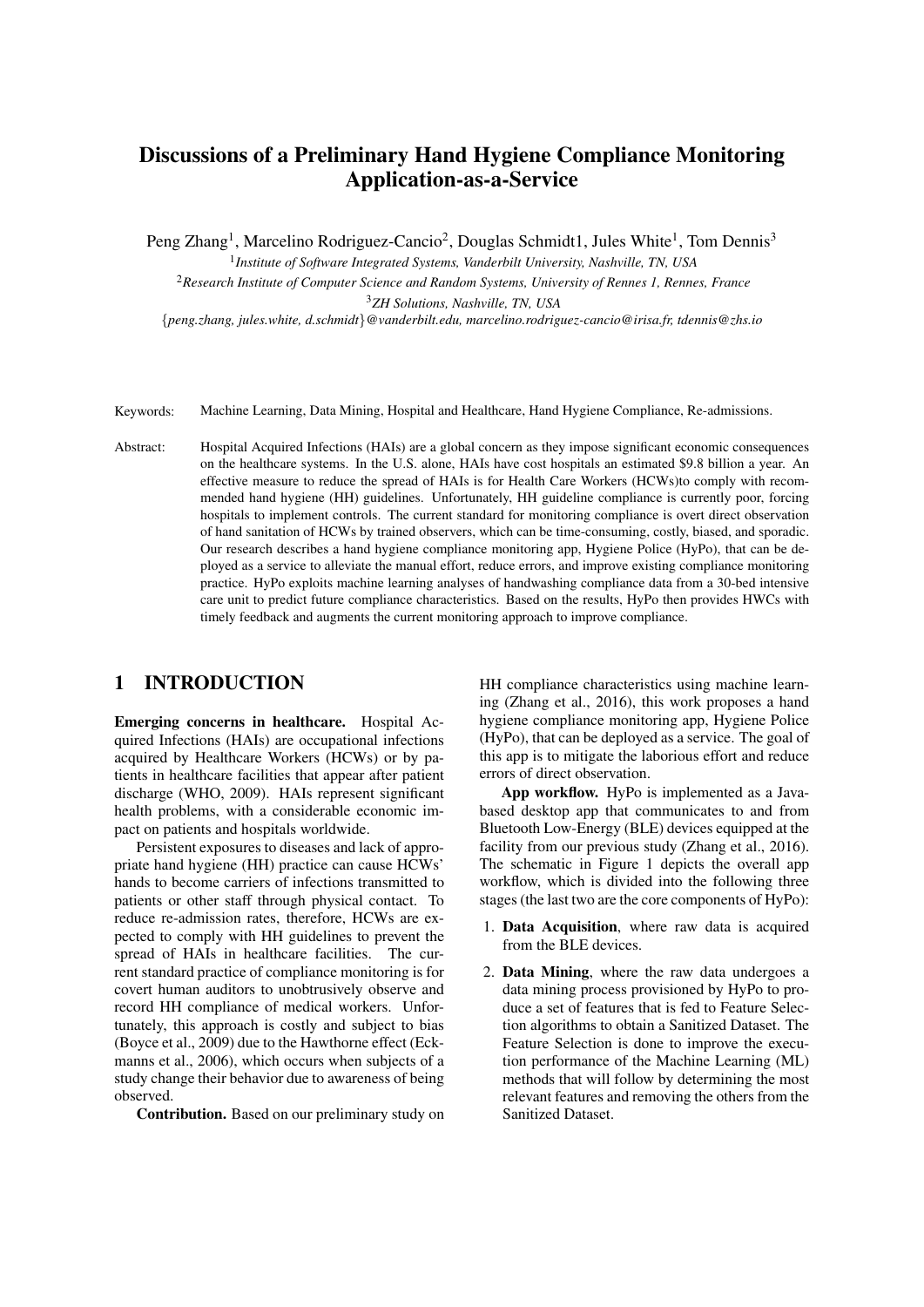

Figure 1: The Overall System Flow: from Data Collection to Post-prediction Analysis and Feedback Service.

3. Feedback Service, where the ML models are run over the Sanitized Dataset to produce feature set that can be used to provide timely feedback to healthcare providers.

Paper organization. The remainder of this paper is organized as follows: Section 2 defines key terms frequently referenced throughout the paper; Section 3 describes the data collection setup; Section 4 details the data preparation and mining process; Section 5 describes Hypo's feedback service and how it complements the direct observation approach; Section 6 surveys and compares existing research in the area of hand hygiene compliance monitoring applications; and Section 7 presents concluding remarks and outlines future extensions of this work.

## 2 HAND HYGIENE COMPLIANCE OVERVIEW

This section defines the following terms that are used frequently in the paper:

- 1. Hand hygiene opportunity: an opportunity for hand cleaning is presented before each care provider's entry/exit of a patient room.
- 2. Hand hygiene/handwashing compliance: each hand hygiene opportunity requires one hand hygiene action, which should be a corresponding positive (compliance) or negative (noncompliance) action (EFORE, 2009).
- 3. Entry compliance: hand hygiene compliance observed at staff's entry to a patient room, determined by *wash on entry*.
- 4. Exit compliance: hand hygiene compliance observed at staff's exit from a patient room, deter-

mined by *wash on exit*.

- 5. Wash on entry: hand hygiene action at patient room entry that determines entry compliance, true if performed and false otherwise.
- 6. Wash on exit: hand hygiene action at patient room exit that determines exit compliance, true if performed and false otherwise.

Our previous study collected 60 days of care providers' real-time location and handwashing data, from an intensive care unit (ICU) equipped with 30 beds, and observed two major correlating factors to compliance: (1) entry compliance has an 89% accuracy on predicting exit compliance and (2) exit compliance can predict entry compliance at the next visit (for the same staff) at an accuracy as high as 77%. Likewise, location data was observed to have a minor impact on predicting exit compliance (Zhang et al., 2016).

Based on this previous study, in the HyPo app we compiled the following rules of hand hygiene compliance that ICU staff should abide by:

- 1. All on-duty staff at the ICU were required to wear a BLE badge.
- 2. All staff were required to sanitize their hands within a short interval of 2 minutes upon entering a patient room and before exiting the same room.
- 3. Each compliant action should be associated with an activation of a specific soap dispenser with disinfectant solution against Clostridium difficile, a common HAI spread through physical contact (Shrestha et al., 2016). These dispensers are located both inside and outside each patient room.

These rules only apply to this ICU but can be configured to work with other caregiving settings. The rest of this paper describes the application of HyPo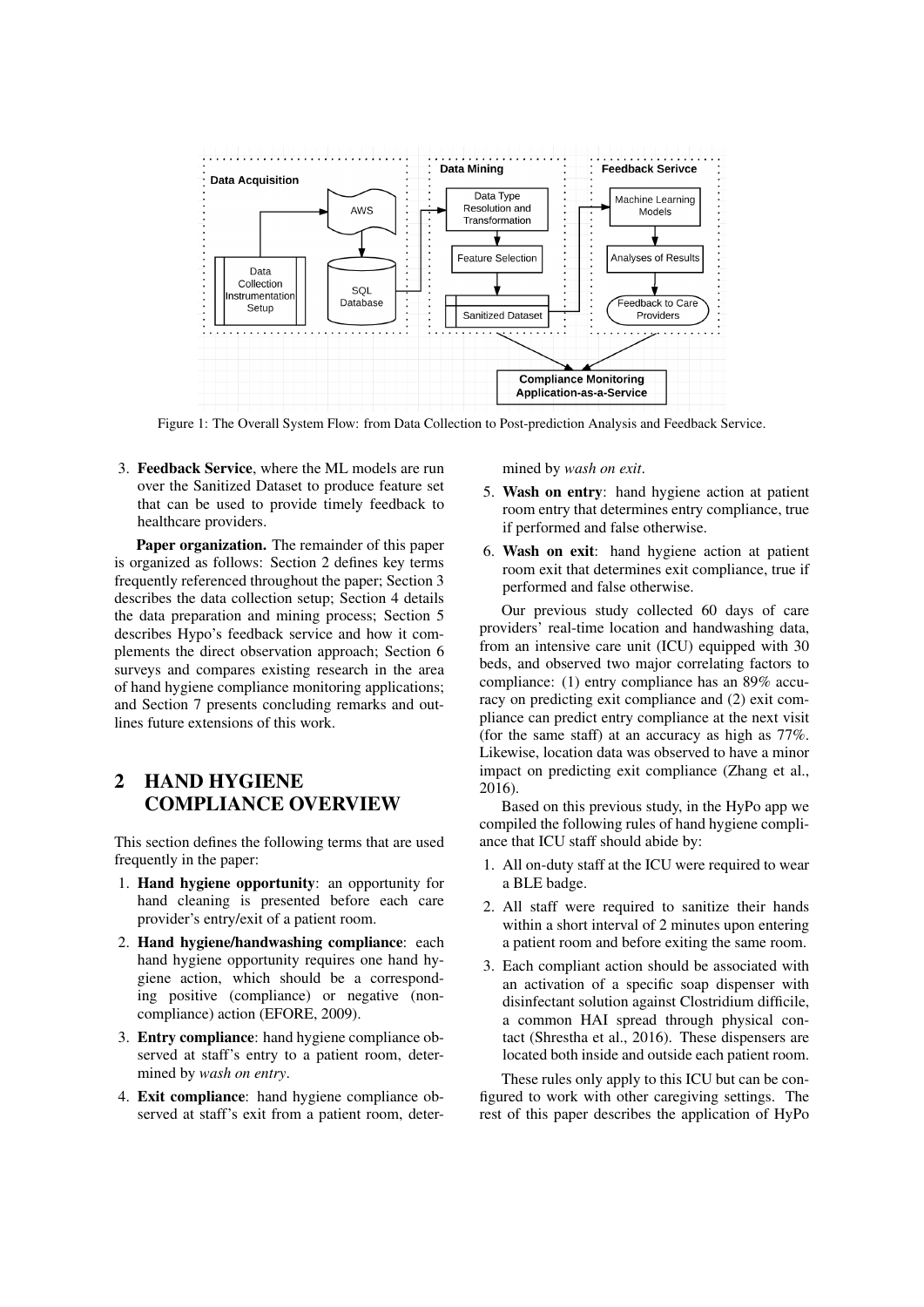using the same device-equipped 30-bed ICU from our previous study (Zhang et al., 2016) as an example.

### 3 DATA ACQUISITION

This section describes the data acquisition process, where real-time location data and handwashing station activation data is recorded, and then provides an overview of the essential data fields extracted from the collection. The process described in this section is one approach of obtaining the hand hygiene compliance data to provide input for our app, but it is by no means the only option to acquire this type of data.

#### 3.1 Instrumentation Configurations

The ICU with HyPo deployment was equipped with a Bluetooth Low-Energy (BLE) indoor positioning system that provides room-level accuracy for reporting staff locations in real-time. The system produced the location data for all staff with BLE badges.

The ICU also deployed Gojo Active Monitoring handwashing stations, which record each dispenser activation. These activation events were then combined with real-time location data to track individual staff handwashing compliance. The system expected to receive at least one handwashing event from either a sanitation station inside of the room or a station immediately outside the room within two minutes prior to entry, abiding the facility rules described in Section 2. Similarly, two minutes before or after room exit, the system expected one handwashing event from either sanitation stations.

Overall, the dataset collected at the studied ICU contains 8 weeks of events recording activities from 180+ soap dispensers activated by 60 badged nurses 24 hours a day. All raw event data was streamed to a data storage on Amazon Web Services (AWS), which was post processed and output to a SQL database. We then extrapolated the data fields of interest for compliance predictions and analyses.

### 3.2 Dataset Limitations

Although real-time location data was acquired and handwashing station activations recorded at the ICU, the dataset was still an estimate rather than a ground truth of hand hygiene compliance. The dataset collected has a number of key threats to validity, including: (1) not all staff wore their BLE badges at all times, (2) the system could not differentiate activations from badged vs. non-badged visitors/staff, and (3) subsets of the monitoring equipment went offline at some intervals and prevented data capture in certain rooms.

However, we did not consider these limitations as fatal to our study results because we could either easily eliminate the data entries associated with these threats or discard the marginal impact that the threats had on our findings.

#### 3.3 Dataset Schema

From the SQL database we obtained an initial dataset by omitting certain data fields with extraneous information, such as device IDs of the wearable badges, internally-used identifiers of the patient rooms, etc. The data fields associated to each patient room visit event that we deemed essential thus extracted from the database include:

- 1. *Staff ID* ID of badge worn by the staff who has been associated with a patient room visit
- 2. *Location* patient room number visited by the badged staff
- 3. *Entry time* timestamp (in CDT) at which the badged nurse entered the patient room
- 4. *Exit time* timestamp (in CDT) at which the badged nurse exited the patient room
- 5. *Wash on entry* a boolean value indicating whether the staff properly performed hand hygiene on patient room entry
- 6. *Wash on exit* a boolean value indicating if the staff properly performed handwashing on patient room exit
- 7. *Duration* for how long (in milliseconds) the staff was in the patient room

### 4 DATA PREPARATION

This section discusses how we prepared the collected data to maximize the utilization of our machine learning classifiers, which is an important capability offered by HyPo. This process is the same as that employed in (Zhang et al., 2016) to assist the analyses and characterization of hand hygiene compliance. Other influencing factors of hand hygiene compliance may be discovered as more relevant data becomes available, such as patient admittance details, medical records of admitted patients, facility regulations of compliance, etc.

Despite the specificity of the dataset used throughout this paper, the data mining process provided by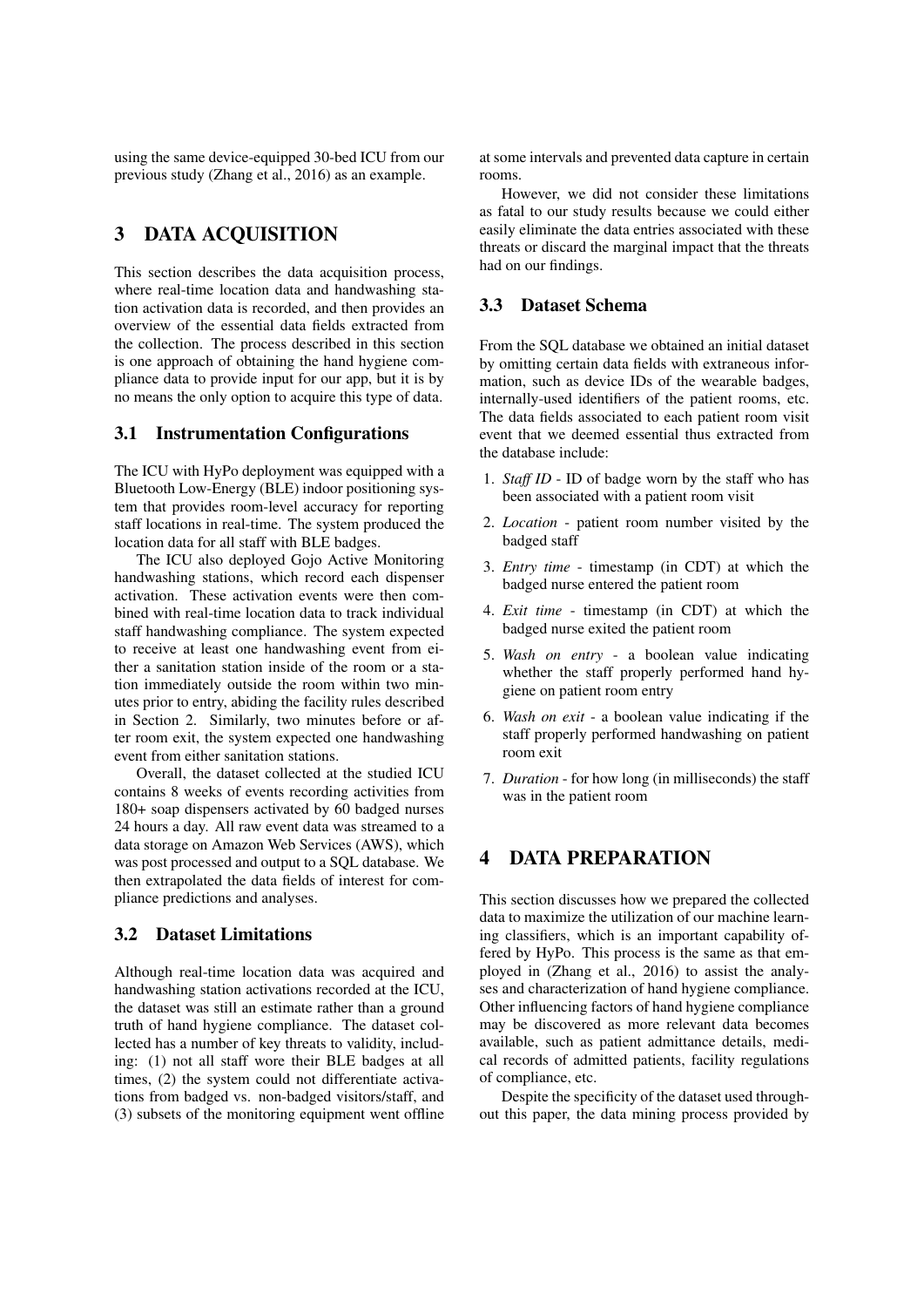HyPo as described below can be generalized to support transformations of different forms of data collected in other facilities.

#### 4.1 Data Transformation

Most machine learning (ML) classifiers yield better results when the input dataset is structured in certain ways. For example, suppose we want to know if the day of week (Monday to Sunday) influences compliance, some ML classifiers will yield better results if we express date as a set of integers ranging from 1 to 7, as opposed to a real continuous stream of timestamps expressed in milliseconds.

As another example, our location data consists of room numbers, which provides little information regarding spatial distribution of the rooms. If we want to know whether compliance decreases in nearby locations, we must first transform the room numbers into coordinates on the facility's floor plan, for instance.

To obtain a transformed schema that can be better handled by our classifiers, we took the collected dataset and performed the following transformations over it:

- 1. We converted all event data from the original timestamp format into an integer field with range 1 to 7 to represent day of week, an integer field with range 1 to 4 to represent time of day in morning, afternoon, evening, bedtime, and another integer data field of 0-23 to represent hour of day. The numeric representations of the original nominal time stamp data will allow our classifiers to achieve higher classification accuracy.
- 2. We mapped each patient room on the ICU floor plan to a set of *x* and *y* coordinates to identify the spacial location. We then extended each entry in the dataset to include these corresponding coordinates of the patient room.
- 3. For each data point we added new fields to include the previous record of the corresponding badged staff's handwashing data, *i.e.*, duration, location, washed on entry, and washed on exit. To ensure data integrity, we removed all entries that did not have previous handwashing records.

As a result of these transformations, we obtained a new schema consisting of a minimal set of features that our application expects to receive for best accuracy:

- 1. staff ID integer
- 2. location (room number) integer
- 3. washed on entry TRUE/FALSE
- 4. washed on exit TRUE/FALSE
- 5. duration (s) length of patient room visit in seconds, integer
- 6. entry hour hour of day on room entry, 0-23
- 7. exit hour hour of day on room exit, 0-23
- 8. entry time time of day on recorded room entry in Morning (1), Afternoon (2), Evening (3), and Bedtime (4)
- 9. exit time time of day on recorded patient room exit, 1-4
- 10. entry day of week day of week on recorded patient room entry, 1-7
- 11. exit day of week day of week on room exit, 1-7
- 12. location X coordinate x coordinate of patient room on the ICU floor plan
- 13. location Y coordinate y coordinate of patient room on the ICU floor plan
- 14. previous duration (s) duration of the same staff's previous patient room visit in seconds
- 15. previous washed on entry dispenser activation on previous room entry TRUE/FALSE
- 16. previous washed on exit dispenser activation on previous room exit TRUE/FALSE
- 17. previous location previously visited patient room number

#### 4.2 Feature Selection

After we transformed the dataset into a features set, we executed a feature selection process to automatically select feature subsets in our transformed data that best (1) reduced overfitting of data, (2) improved classification accuracy, and (3) decreased model training time (Guyon and Elisseeff, 2003). Although we do not have a significantly large feature list produced for this ICU, it is still useful to apply this technique to select the most relevant subsets of features to help produce the most accurate feedback in the next step.

To automatically select features from the transformed dataset, HyPo applies a supervised attribute selection filter from the open source Weka Java library (Hall et al., 2009). The filter is composed of two pieces: (1) a feature *Evaluator* to determine how features are evaluated and (2) a *Search Method* to navigate the feature's search space. Our app runs feature selection using the following pairs of *Evaluators* and *Search Methods*, as shown in Table 1:

1. *Evaluator*: CfsSubsetEval that evaluates a subset of features by considering each feature's predictive ability and the degree of redundancy between them.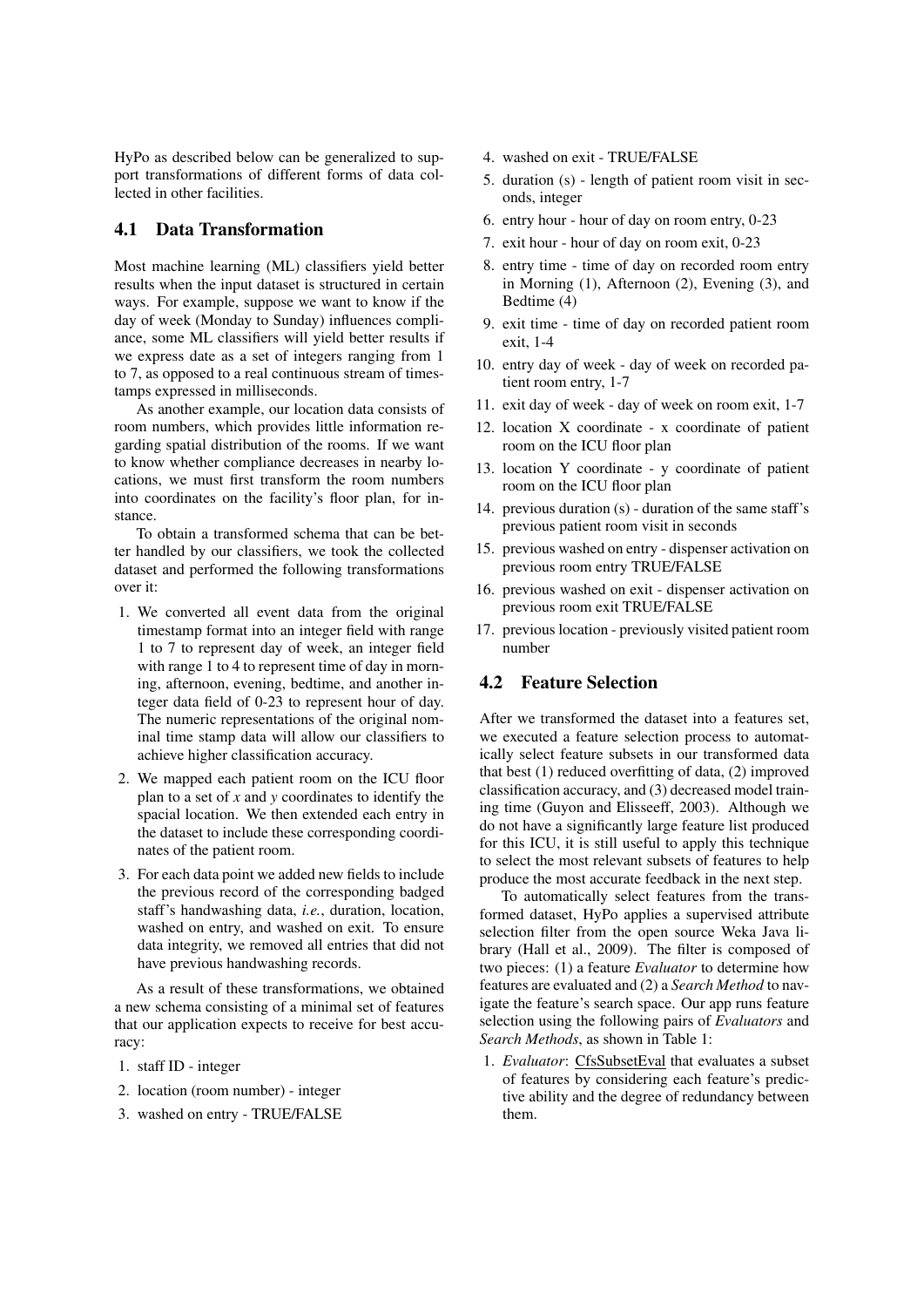*Search Method*: GreedyStepwise with a backward search through the space of attribute subsets.

- 2. *Evaluator*: InfoGainAttributeEval that evaluates an attribute's worth by measuring the information gain with respect to the class variable to classify. *Search Method*: Ranker that ranks features by their individual evaluations with an optional parameter of 6 features in the output subset
- 3. *Evaluator*: WrapperSubsetEval (Kohavi and John, 1997) with NaiveBayes (John and Langley, 1995) as the basic learning scheme and a 10-fold cross validation to use for estimating accuracy.

*Search Method*: GeneticSearch that performs a search using the simple genetic algorithm (Goldberg, 1989)

| Evaluator             | Search Method  |
|-----------------------|----------------|
| CfsSubsetEval         | GreedyStepwise |
| InfoGainAttributeEval | Ranker         |
| WrapperSubsetEval     | GeneticSearch  |

Table 1: Evaluator and Search Method Pairs Used in Feature Selection

Our previous study (Zhang et al., 2016) observed two highly correlating factors of compliance using the data collected in the same 30-bed ICU. We could configure HyPo to select only these two features from the dataset to use for determining feedback provision. However, automatic feature selection is an integral piece because as the dataset increases in size and dimension, our enhanced app can continuously combine features or intelligently adjust the correlating features to maximize classification accuracy.

### 5 FEEDBACK SERVICE

This section first describes the machine learning models employed by HyPo and then presents the feedback service that uses these models to provide timely feedback and to complement the direct observation approach to hand hygiene compliance monitoring.

#### 5.1 Machine Learning Models

After preparing the dataset, we split the data to 65% for training, 10% for cross validation, and the remaining 25% for testing the ML models. Based on the compliance prediction observations from the previous study in (Zhang et al., 2016), we employed the top three classifiers, one from Weka (Hall et al., 2009) and two deep nets from DeepLearning4J (DL4J) (Team, ) to serve as our models for classifying *washed on entry* and *washed on exit*. HyPo then uses the results with highest accuracy.

- The Sequential Minimal Optimization (SMO) implementation of the Support Vector Machine (SVM), which uses heuristics to partition the training problem into smaller sub-problems and uses pairwise linear regression to classify. This method is usually resilient to data overfitting and by default normalizes the input data (Platt et al., 1998).
- The Feed-Forward Neural Network (FFNN), which is a one direction (from input to output) artificial neural network that performs classifications based on weight calculations of the network nodes (Glorot and Bengio, 2010). Using the DL4J Java library, we developed a 3-layer FFNN with a random seed of 6, 1000 iterations, a learning rate of 0.1, and the Stochastic gradient descent optimization algorithm (Gardner, 1984).
- The Recurrent Neural Network (RNN), which has a feedback loop whereby the immediately previous step's output is fed back to the net to affect the outcome of the current step. We used a 3-layer RNN with two Graves' Long Short-Term Memory (LSTM) layers (Graves, 2012) (input and hidden) and an output layer along with the same parameters as the FFNN.

#### 5.2 Just-in-Time Alerting

With our previously characterized predictability of compliance (Zhang et al., 2016), as described in Section 2, and necessary pre-configurations to the data collection instruments, HyPo can provide just-in-time alerting to remind HCWs to perform hand hygiene when they are predicted not to comply, using either a *singular* prediction or a *chain-prediction* scheme, depending on if there is adequate time to provide such notifications between each hand hygiene opportunity.

Suppose that HyPo has just observed a staff nurse's compliance on a patient room entry, then the ML classifiers will predict the same staff's exit compliance. For instance, if the staff is predicted to be non-compliant, an alert of red flashing light can be sent to either the wearable badge or the device at the appropriate dispenser activation station as a reminder to the staff; otherwise, no alert is necessary.

If duration of the visit is too short of an interval to send the notification signal to the devices, then we can use the probability chain rule(Schum, 1994) to provide a backup alert to the same staff if necessary. In this case, the ML models will use the predicted entry compliance for the current visit (from the staff's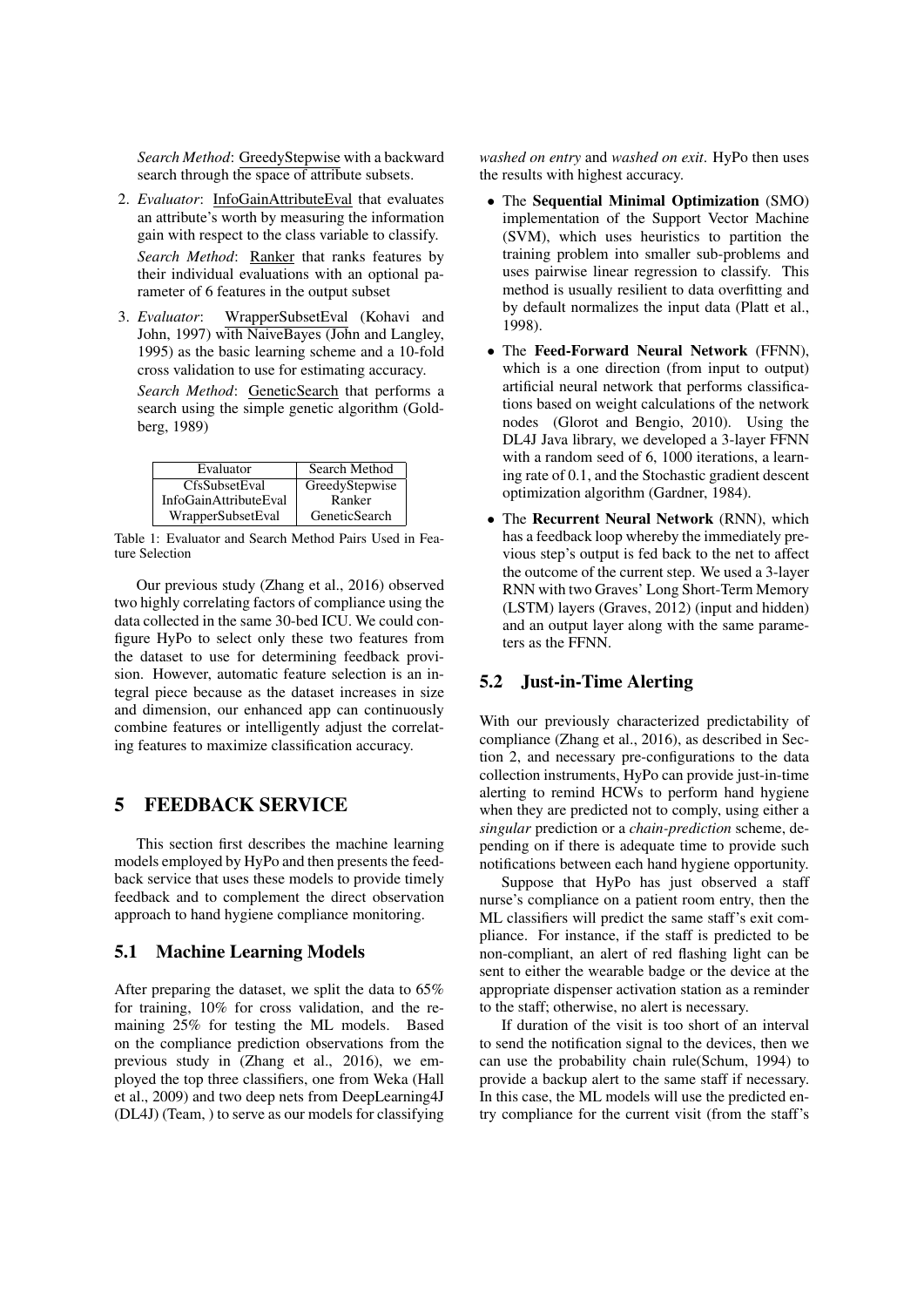exit compliance of the previous visit) to determine exit compliance of the current visit at a probability of 89%  $*$  77% = 69%. It is less ideal, but the likelihood of the visit interval being too short is minimal because the grace period for compliance is set at two minutes, and if a room visit is within two minutes, hand hygiene compliance is not required.

#### 5.3 Recommend Training Material

If a staff member is frequently predicted as noncompliant over a long observation period, HyPo (with integrated email capabilities) can recommend hand hygiene guidelines or appropriate training materials to the staff via email. The goal is to improve compliance on an individual basis.

#### 5.4 Assist Direct Observation

The compliance prediction results can also be used to assist the current standard practice of direct observation. With predicted non-compliance reoccurring at a certain location (*i.e.*, a patient room), HyPo can deploy a human auditor (*e.g.*, by sending a notification) to observe compliance at the location that should be given most attention.

### 6 RELATED WORK

Due to worldwide high demands of HAI prevention, a number of other researchers have studied approaches to improve hand hygiene compliance. Although the gold standard monitoring method is human-centric (WHO, 2009), (Gould et al., 2011), a wide rage of studies propose electronic or electronically assisted hand hygiene compliance monitoring and intervention systems (Ellingson et al., 2014), (Ward et al., 2014). This section compares our work on the HyPo app with common electronic intervention systems including (1) technology-assisted direct human observation, (2) counting systems, and (3) automated monitoring systems.

Technology-Assisted Human Observation Direct observation is the most precise way of controlling compliance. Several studies use technologies such as handheld devices and cameras to aid human observation, aiming at reducing input errors, costs, and time consumption. Handheld devices are used for data entry, and video cameras provide opportunities to reduce the Hawthorne effect and observe locations that are remote or hard to access.

Chen et al (Chen et al., 2013), used wireless data entry devices and a website to allow human observers to audit compliance. University of North Carolina Hospitals implemented a "clean-in, clean-out" system that allowed covert observers and designated nurses to track compliance using a mobile app and a web portal (Sickbert-Bennett et al., 2016).

Cameras have been used by Armellino (Armellino et al., 2013) to increase compliance in an ICU. The study connected motion sensors near the sinks that would activate cameras being monitored by remote auditors. The study by Davis (Davis, 2010) placed a discreet camera at the entrance of a ward and assessed compliance before and after a sink was placed pointing to the dispenser.

Unfortunately, these methods still require human interaction and can bias the results, as the medical workers know they are being directly observed. Moreover, audits require trained personnel who are regularly monitored to ensure quality control.

Counting Systems Installing counting devices to measure the remaining sanitation product volume or the number of dispenser activation times is a quiet method that is not subject to the Hawthorne effect. A counter may detect usage patterns and frequency changes.

Marras (Marra et al., 2010) used dispenser counters along with direct observation to assess whether positive deviance in hand hygiene behaviors could have an impact on reducing HAIs. A downside to this approach, however, is that counter systems cannot tell who used the dispensers and therefore are unable to evaluate compliance by itself. Morgan et al (Morgan et al., 2012) provide evidence to support the claim that dispenser usage data could be more reliable than direct human observation to estimate hand hygiene compliance.

Automated monitoring systems using wearables Many automated monitoring systems are capable of producing feedback or reminders in real or near real time without human intervention, similar to our approach.

Fakhry used a motion-triggered system with audible hand washing reminders at each medical department entrance (Fakhry et al., 2012). Sahud and Bhanot developed an electronic hand hygiene feedback device that reports real-time compliance rate on a liquid-crystal display visible to all staff in the intervention unit (Sahud and Bhanot, 2009). Edmond et al installed a sensor network using a credit-card sized sensor badge on each alcohol dispenser, which when not activated on room entry or exit beeped with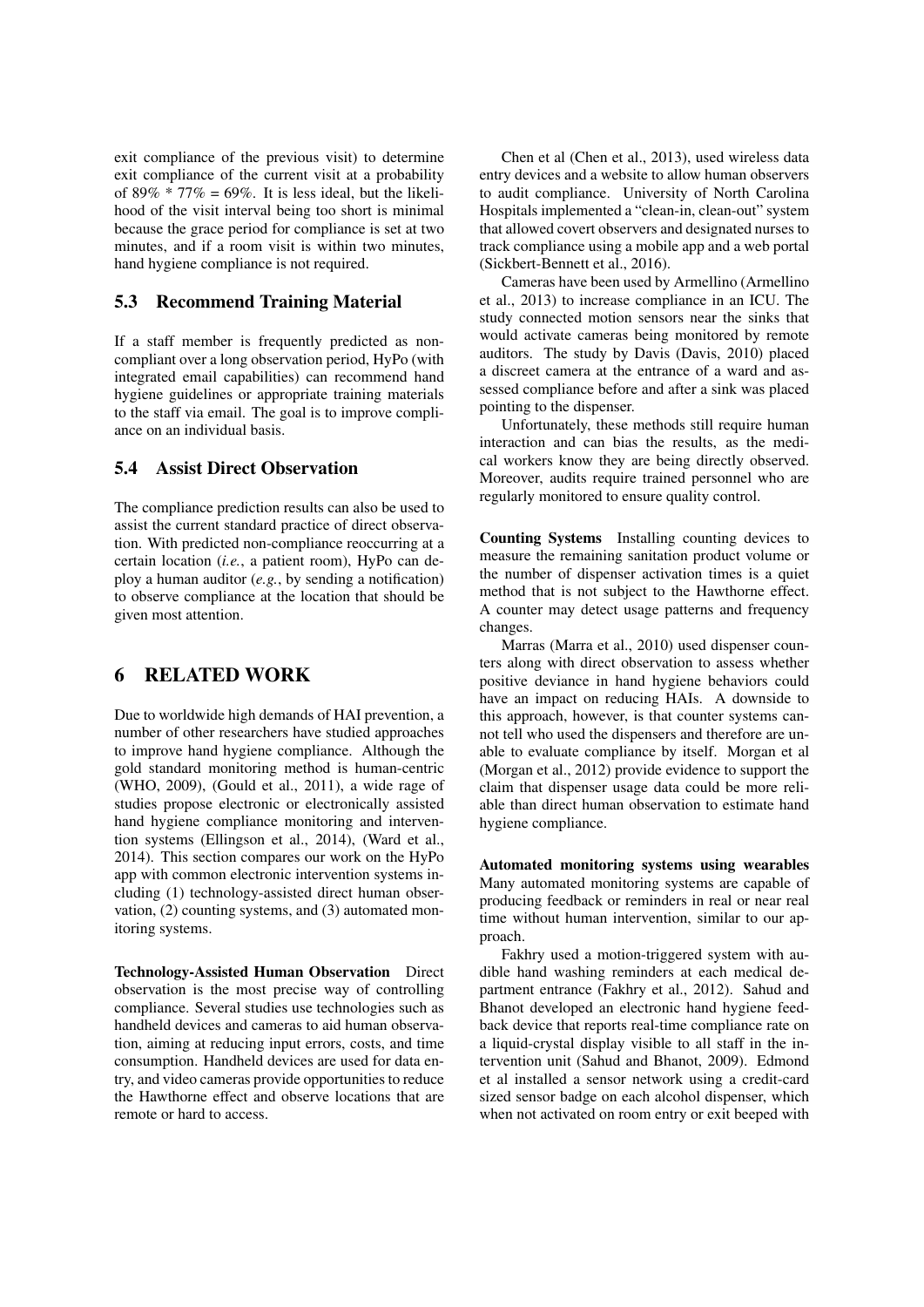a red indicating light (Edmond et al., 2010). Similarly, Marra et al employed a wireless network with sensors on the alcohol dispensers that provide realtime flashing light feedback to HCWs for hygiene activity detection (Marra et al., 2014). Most recently, Ellison et al proposed a prospective electronic hand hygiene room entry/exit audible reminder system (Ellison et al., 2015) that provides a combination of 24 hour-a-day recording of hand hygiene activities and real-time computer monitor performance feedback.

Differentiating Factors of Our Approach All the prior research we reviewed collected data to propose strategies that increased hand hygiene performance or gather conclusions regarding the efficacy of a specific approach. Our HyPo app is unique since it uses the gathered data to predict future compliance behavior instead of notifying appropriate caregivers after noncompliance has been detected. Other approaches *react* to non-compliance, while ours *predicts* compliance ahead of time.

We presented a novel methodology using ML algorithms, which is also unique to our work. Hence, the aim of our work is also a differentiating factor. In particular, HyPo evaluates the prediction capabilities of different ML algorithms to predict compliance ahead of time.

### 7 CONCLUDING REMARKS

This paper presented a hand hygiene monitoring app called Hygiene Police (HyPo) that can be deployed as a service to complement the current monitoring approach and improve compliance. We showed an example data collection process taken place at a 30-bed ICU where we acquired the handwashing compliance data. We also described the data transformation process HyPo employs to maximize the utilization of the selected machine learning (ML) classifiers.

Combining the results of real-time compliance predictions using the correlations identified in (Zhang et al., 2016), HyPo can provide three types of services: (1) just-in-time alerting to remind predicted non-compliant staff to perform hand hygiene, (2) recommending training materials to habitually noncompliant staff via email, and (3) assisting the direct observation approach by deploying human auditors at the opportune time and place when and where noncompliance is frequently predicted to occur. We also compared our app to related research work and found that our approach *p*redicted future compliance behavior instead of *r*eacted to non-compliance as in other approaches. Our methodology using ML algorithms

is unique and is the only work that evaluates ML prediction capabilities in this domain.

In future work, we plan on collecting more compliance data, ideally using the same process as discussed in the paper. We will use this data to fine tune the parameters in our ML classifiers to increase the prediction accuracy. We will also run simulations that test whether our HyPo app can improve compliance in general and if the improvement can be sustained over time in a range of caregiving settings.

### REFERENCES

- Armellino, D., Trivedi, M., Law, I., Singh, N., Schilling, M. E., Hussain, E., and Farber, B. (2013). Replicating changes in hand hygiene in a surgical intensive care unit with remote video auditing and feedback. *American Journal of Infection Control*, 41(10):925–927.
- Boyce, J. M., Cooper, T., and Dolan, M. J. (2009). Evaluation of an Electronic Device for Real-Time Measurement of Alcohol-Based Hand Rub Use. *Infection Control & Hospital Epidemiology*, 30(11):1090–1095.
- Chen, L. F., Carriker, C., Staheli, R., Isaacs, P., Elliott, B., Miller, B. A., Anderson, D. J., Moehring, R. W., Vereen, S., Bringhurst, J., Rhodes, L., Strittholt, N., and Sexton, D. J. (2013). Observing and improving hand hygiene compliance: Implementation and refinement of an electronic-assisted direct-observer hand hygiene audit program. *Infection control and hospital epidemiology: the official journal of the Society of Hospital Epidemiologists of America*, 34(2):207–210.
- Davis, C. R. (2010). Infection-free surgery: how to improve hand-hygiene compliance and eradicate methicillinresistant Staphylococcus aureus from surgical wards. *Annals of the Royal College of Surgeons of England*, 92(4):316–319.
- Eckmanns, T., Bessert, J., Behnke, M., Gastmeier, P., and Rüden, H. (2006). Compliance with antiseptic hand rub use in intensive care units the hawthorne effect. *Infection Control*, 27(09):931–934.
- Edmond, M. B., Goodell, A., Zuelzer, W., Sanogo, K., Elam, K., and Bearman, G. (2010). Successful use of alcohol sensor technology to monitor and report hand hygiene compliance. *The Journal of Hospital Infection*, 76(4):364–365.
- EFORE, B. (2009). Hand hygiene technical reference manual.
- Ellingson, K., Haas, J. P., Aiello, A. E., Kusek, L., Maragakis, L. L., Olmsted, R. N., Perencevich, E., Polgreen, P. M., Schweizer, M. L., Trexler, P., VanAmringe, M., and Yokoe, D. S. (2014). Strategies to Prevent Healthcare-Associated Infections through Hand Hygiene. *Infection Control and Hospital Epidemiology*, 35(8):937–960.
- Ellison, R. T., Barysauskas, C. M., Rundensteiner, E. A., Wang, D., and Barton, B. (2015). A Prospective Controlled Trial of an Electronic Hand Hygiene Re-